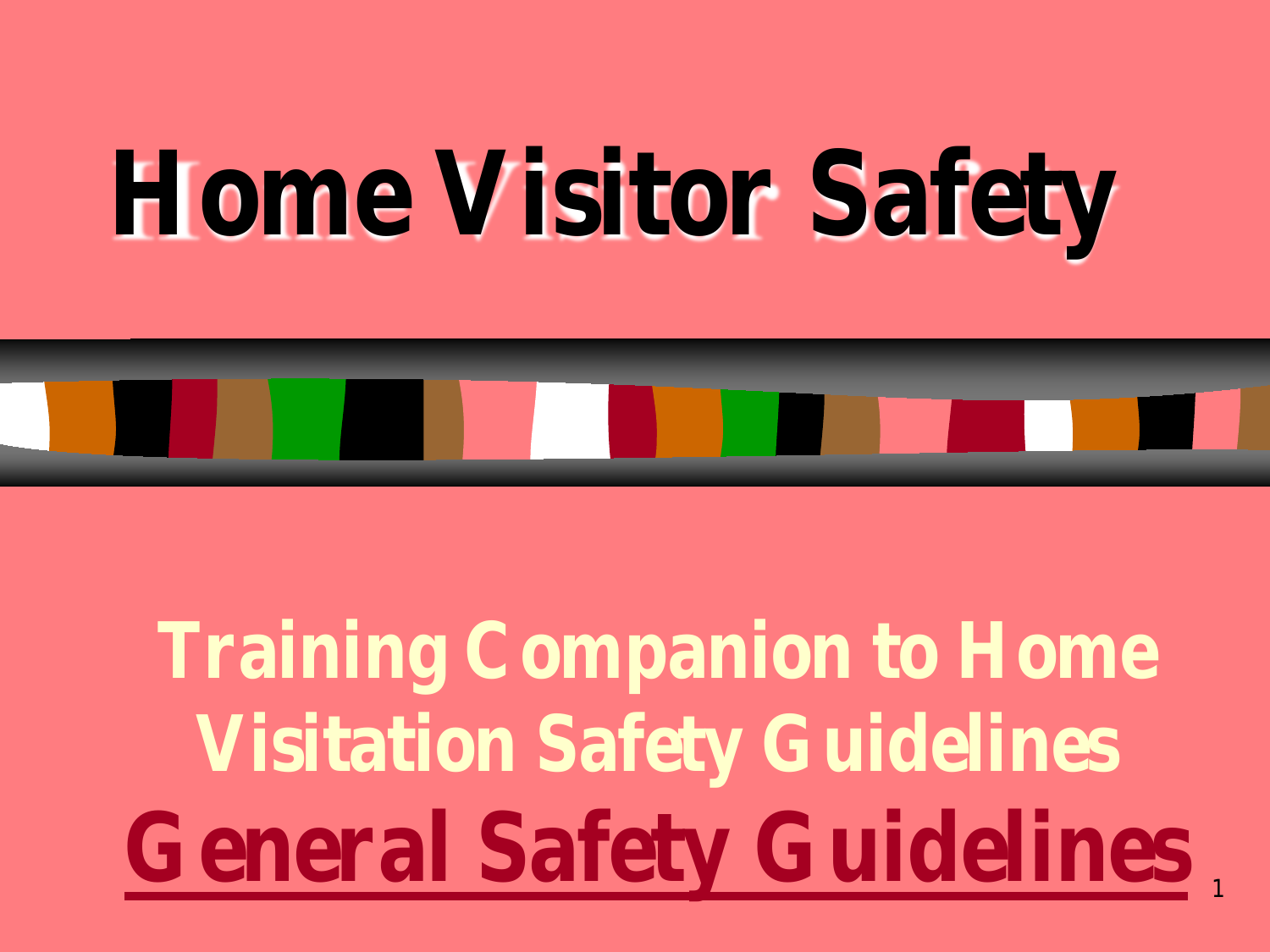

## **Presenter**

Debbie Richardson, M.S. Parenting Asst. Extension Specialist Oklahoma State University

Phone: (405) 744-5057 Email: debbie.richardson@okstate.edu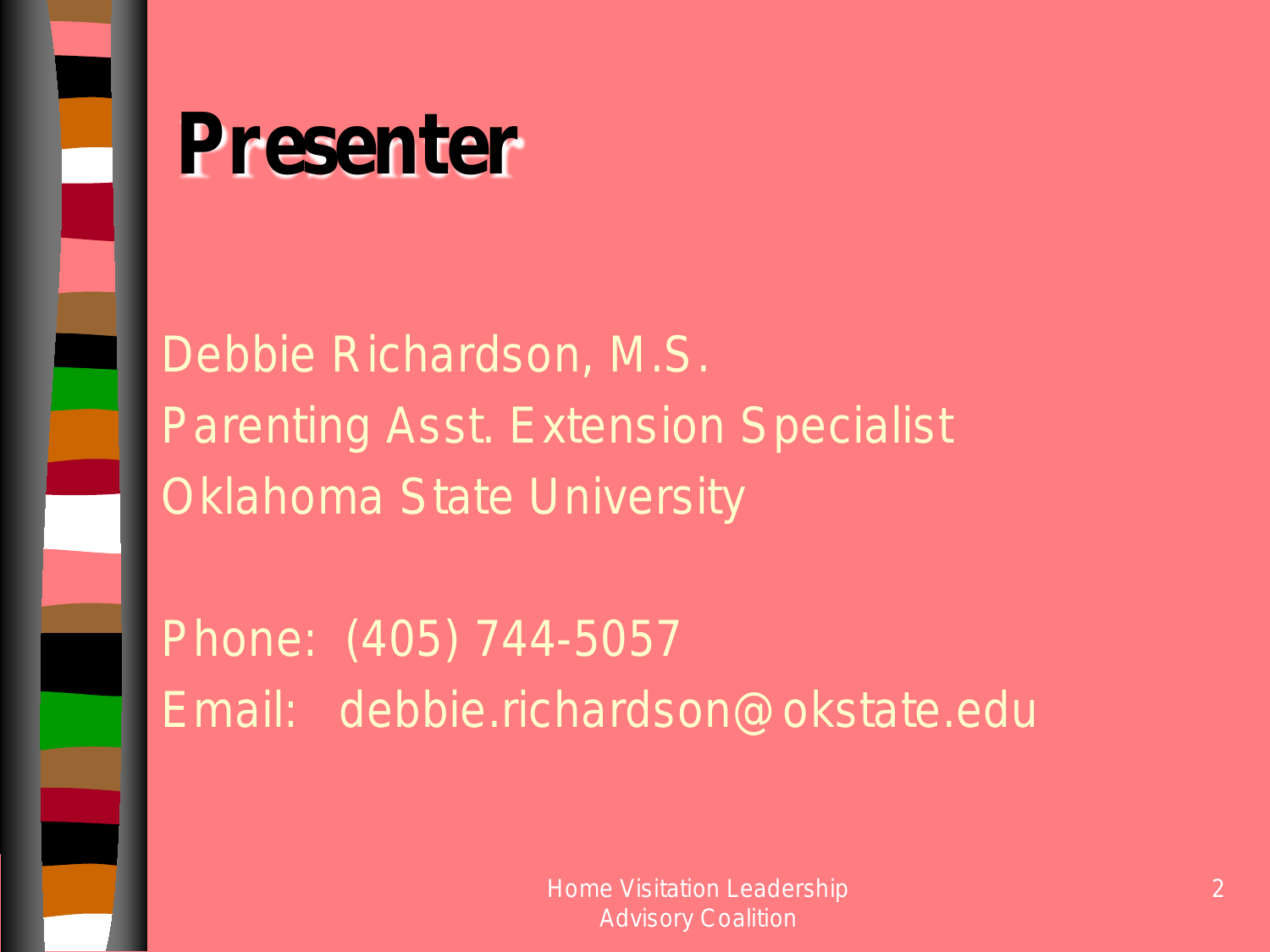## **Important Note**

When utilizing the guidelines provided in this training and the entire Safety Manual, it is important to remember the context in which they will be used. Safety considerations may vary from location to location as well as from situation to situation. For example, safety issues in rural areas may differ somewhat from safety issues in urban areas. Because each community is unique, the safety issues encountered in that community may also be unique. With regard to safety issues, there are other factors, in addition to context, that may need to be considered. Those factors include agency policies and procedures as well as current state laws.

Safety guidelines often need to be adapted and/or expanded to address the specific concerns of each location or situation. Supervisory sessions provide an appropriate venue for discussion of specific safety concerns and fine-tuning of safety procedures. The supervisor should be available and immediately informed if the home visitor fears for his/her safety. The safety of the home visitor is of utmost importance. The focus of this manual and training is to provide general guidelines to enhance understanding and awareness of safety issues for home visitors.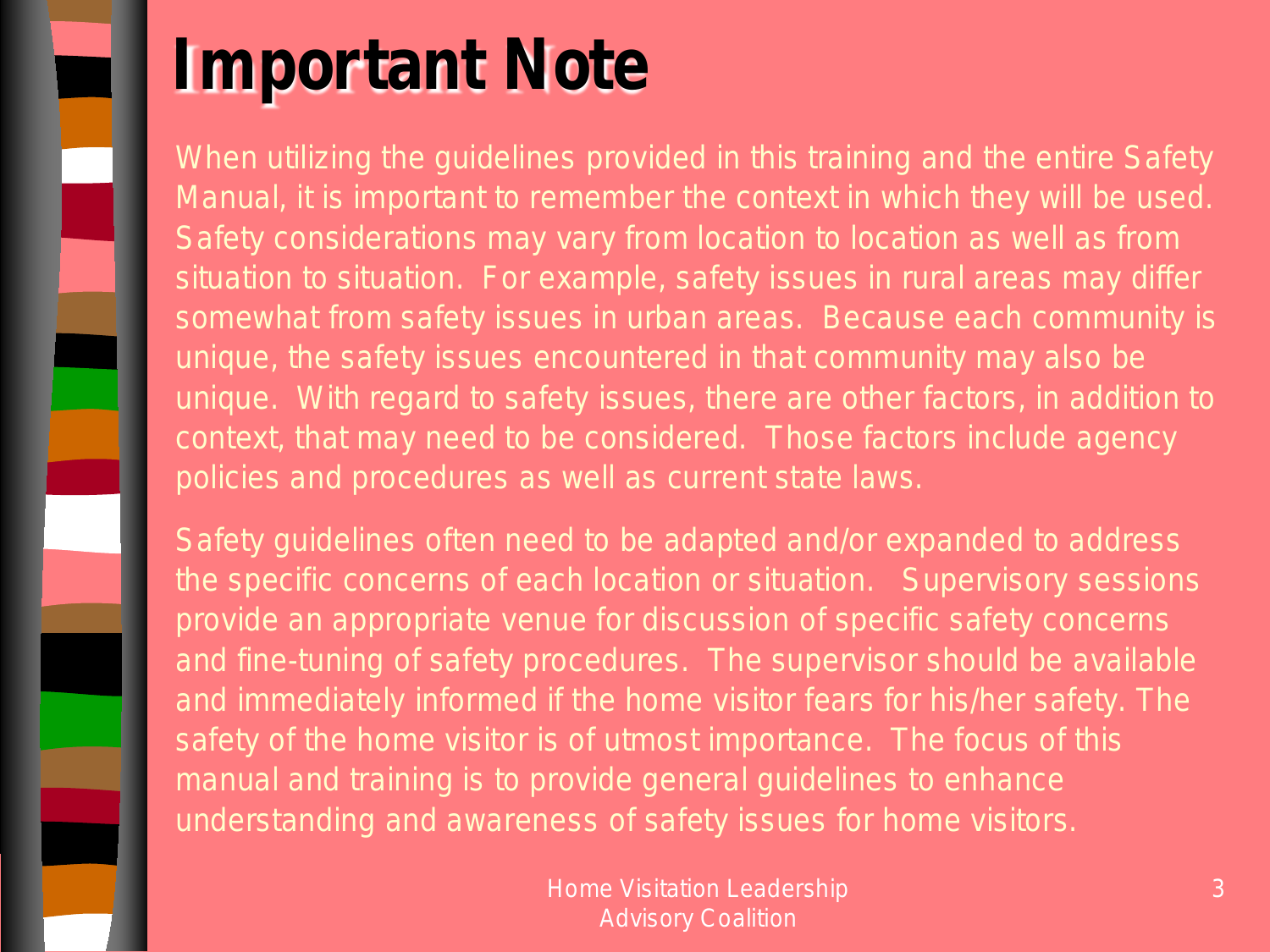

# **Training Objectives**

Participants will identify and understand:

- $\Box$  Importance of maintaining a safe environment for working in homes and community.
- **Potentially unsafe environments.**

Strategies to ensure personal safety as well as safety of co-workers and families being served.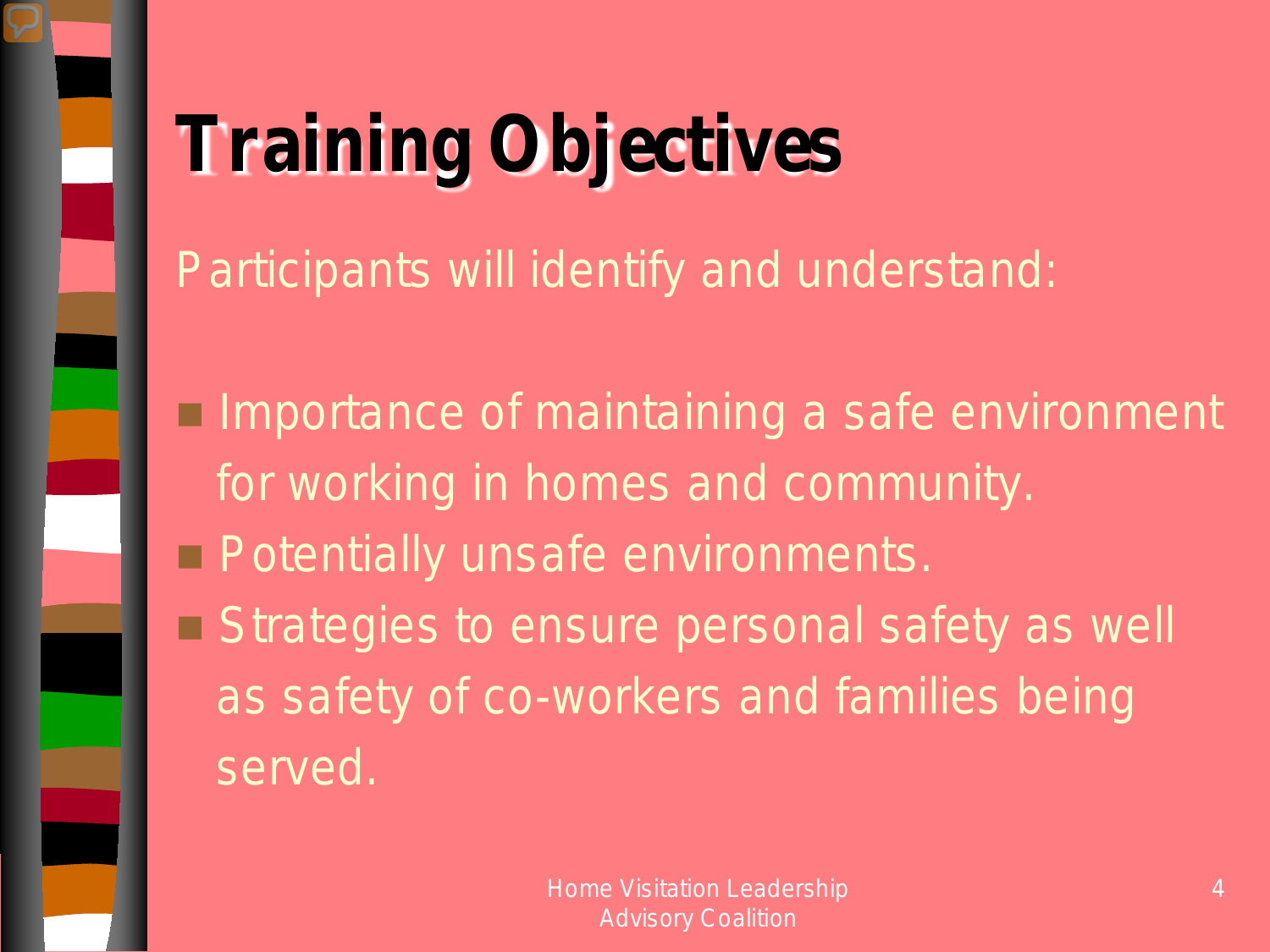#### **Safety Guidelines for Home Visitors**

- Manual development Home Visitation Leadership Advisory Coalition (HVLAC)
- $\blacksquare$  To promote safety practices for home visitation workers across programs
- **D** Objectives:
	- Set safety guidelines for home visitors
	- Identify special circumstances that may impact the safety of home visitors
	- Identify reporting procedures per OK law
	- Provide links and resources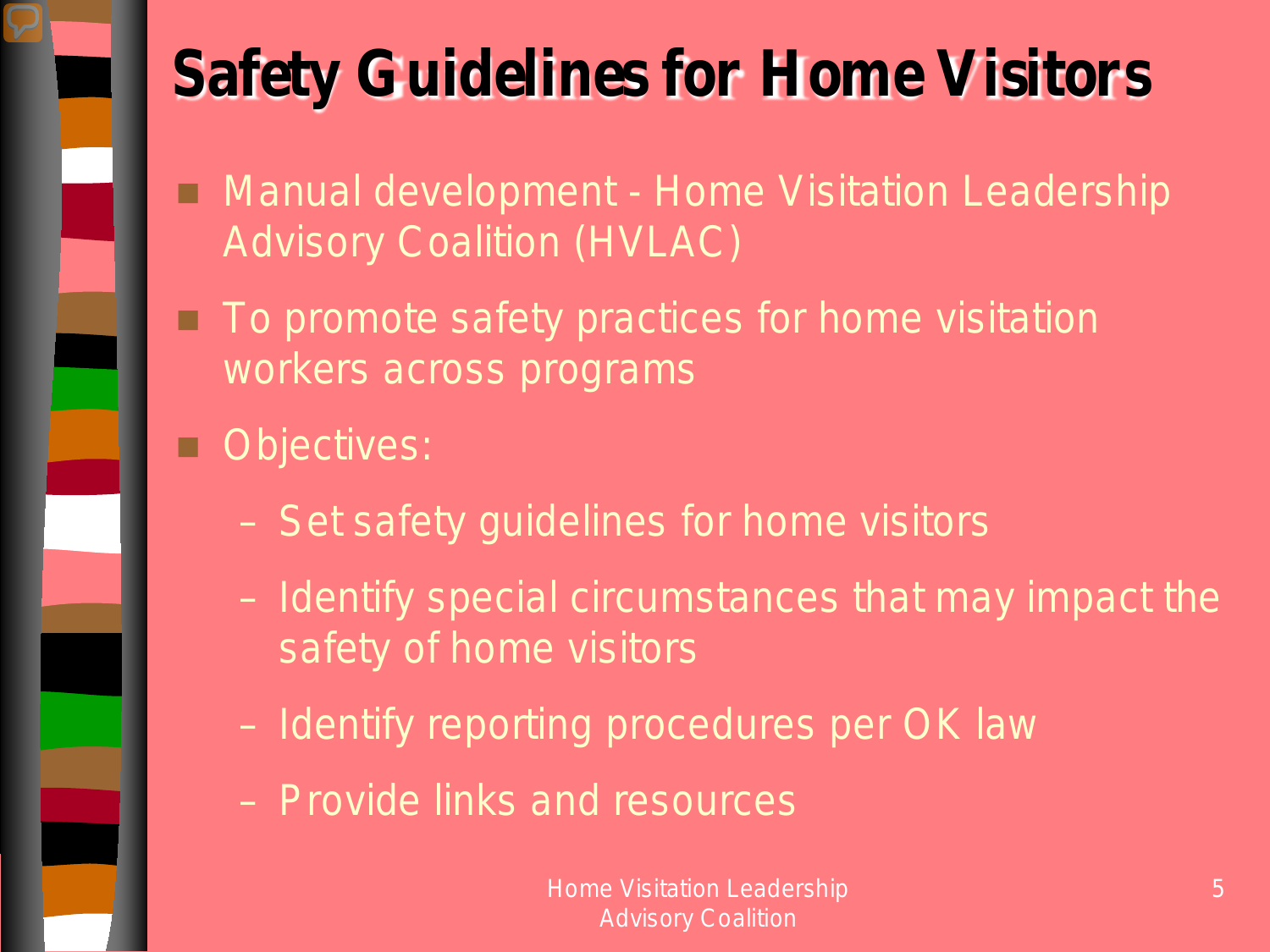## **General Safety Guidelines If imminent danger…**

- **Leave immediately.**
- $\Box$  Call 911 (or local emergency #).
- Call local DHS Child Welfare or Child Abuse Hotline at 1-800-522-3511 if children are in danger.
- Call supervisor to advise of situation.
- Debrief with supervisor regarding observations.
- □ Contact family as safety permits (consult with supervisor) to ensure their safety.
- Assure parents you will continue to work with them (if possible) within program guidelines.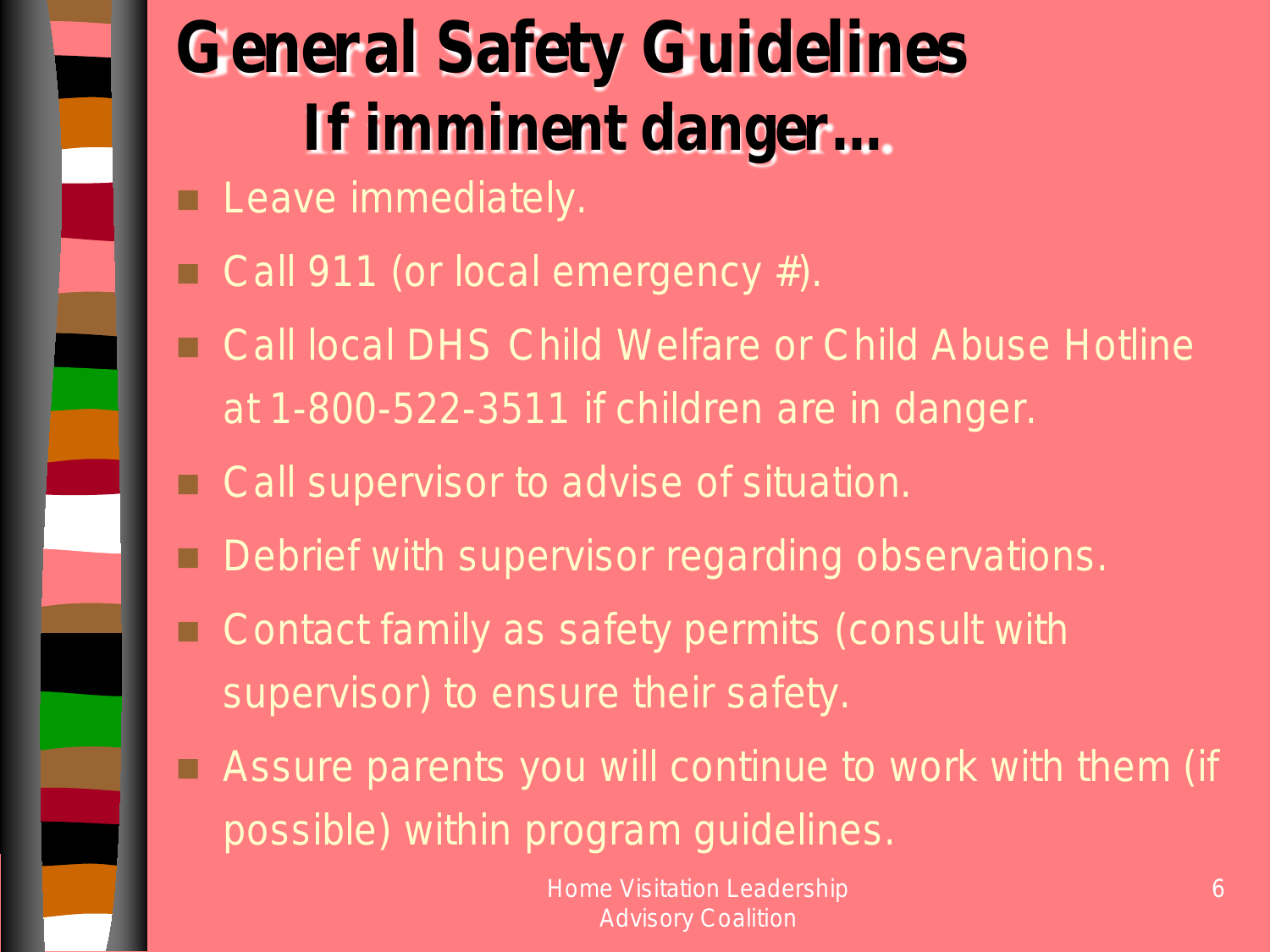#### **If you believe someone is in danger during a phone call…**

- Get as much information about caller's location as possible.
- **Tell them you are calling 911 or other emergency** services --- unless you fear it may worsen the situation or they will hang up. Try to keep caller on line by using another phone or ask someone else to make call.
- Consult with supervisor as soon as possible.
- $\Box$  Stay in contact and/or follow up with family as safety permits.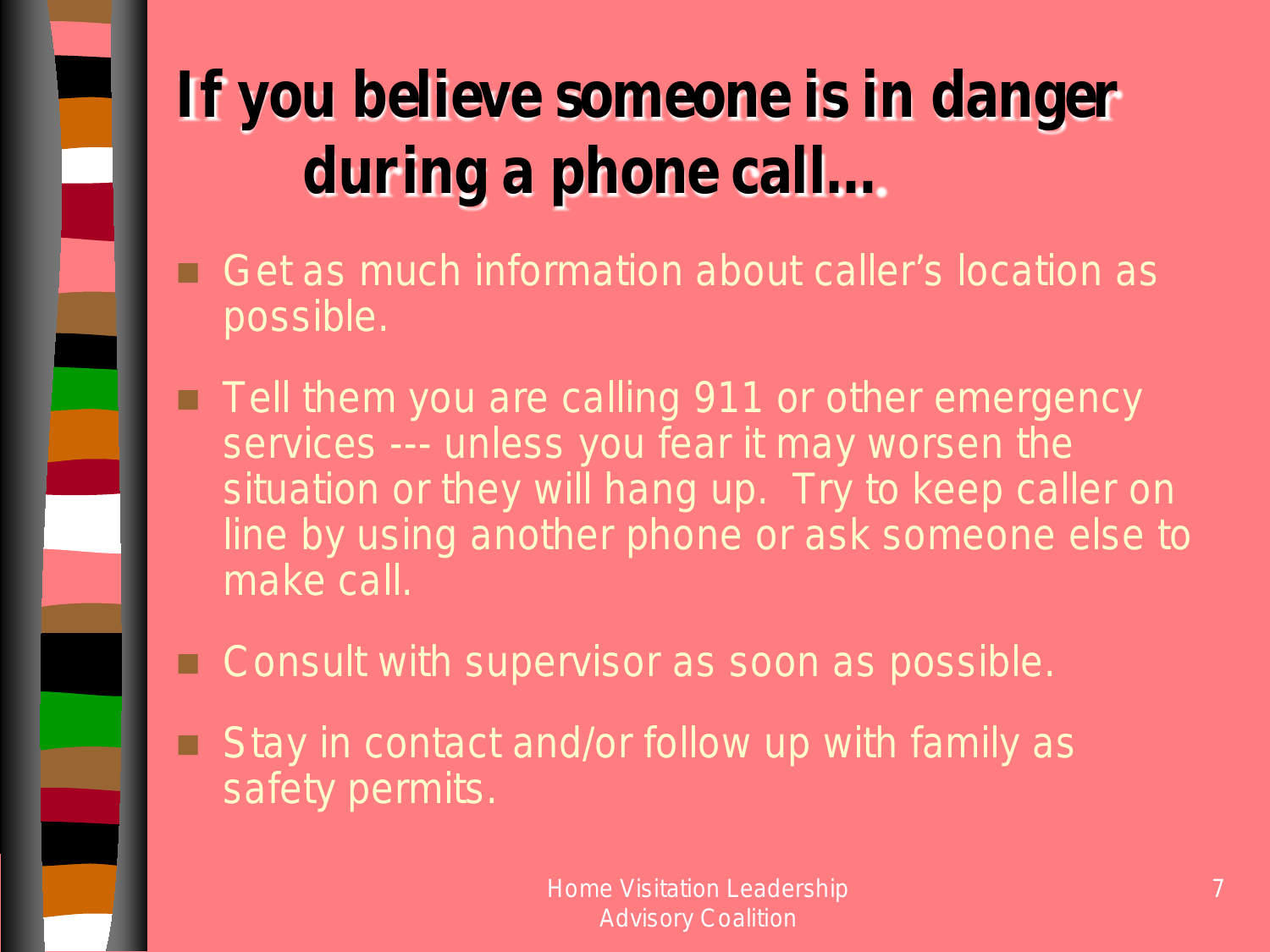

## **Prior to a home visit 1**

- **Determine risk factors for family or environment.** Consult supervisor.
- Prior to leaving office, call to confirm parent is available for visit.
- **Based on area, schedule visits in safest part of day.** Avoid after dark w/out supervisor approval.
- Become familiar with a new area before visiting.
- Be aware of places you can seek help.
- **Provide make-of-car & license plate # with** supervisor and co-workers.
- Leave daily schedule with supervisor & office staff notify of any changes.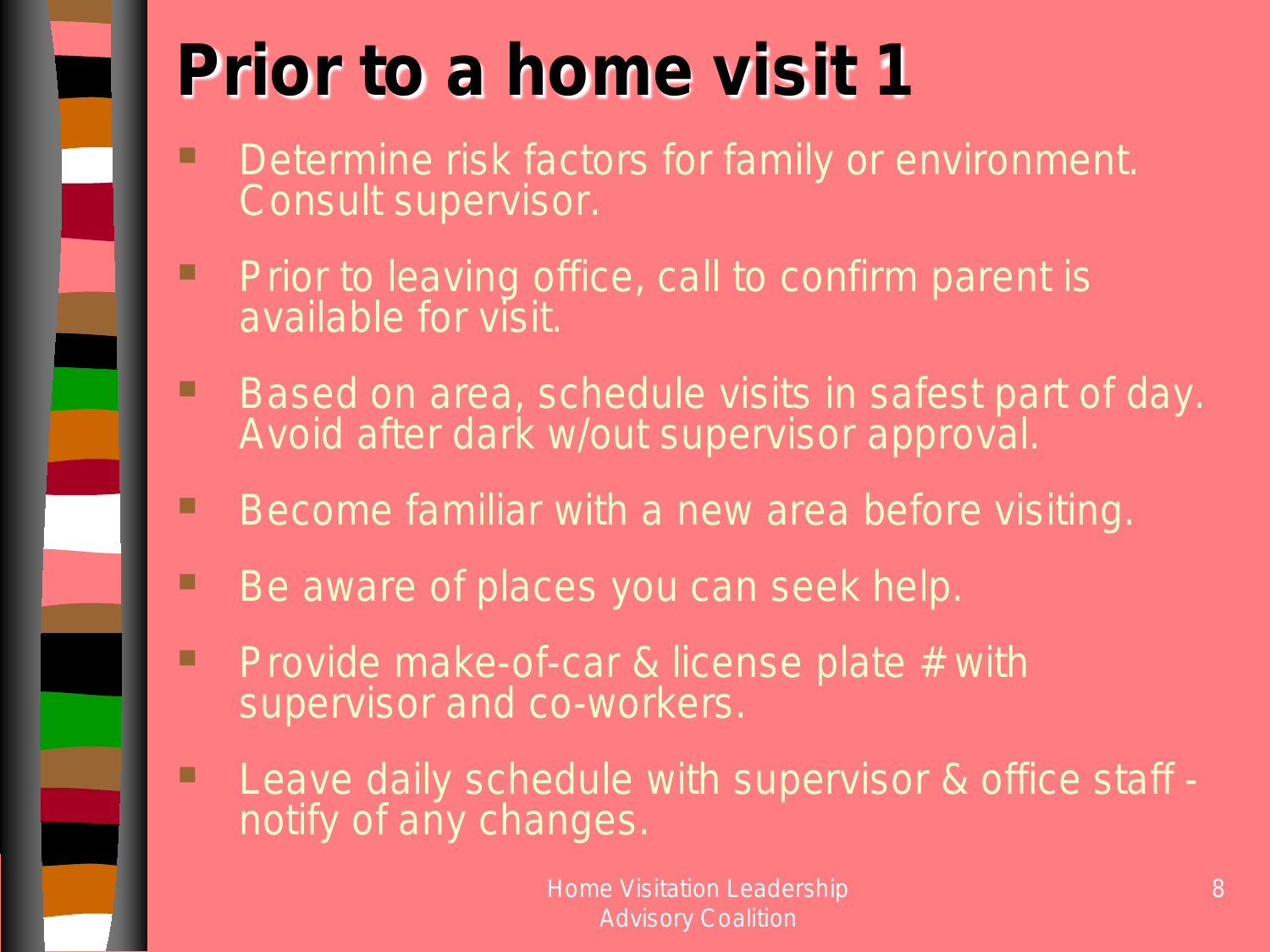

## **Prior to a home visit 2**

- Always sign in & out of office for each visit.
- Keep vehicle well-maintained at least 1/2 tank gas.
- Program cell phone to call 911 or other emergency #.
- **Leave valuables at home or in trunk** *before leaving*.
- Carry driver's license and small \$\$ in your pocket.
- Always wear photo ID or name badge.
- Wear comfortable clothing and shoes closed toe, can move quickly.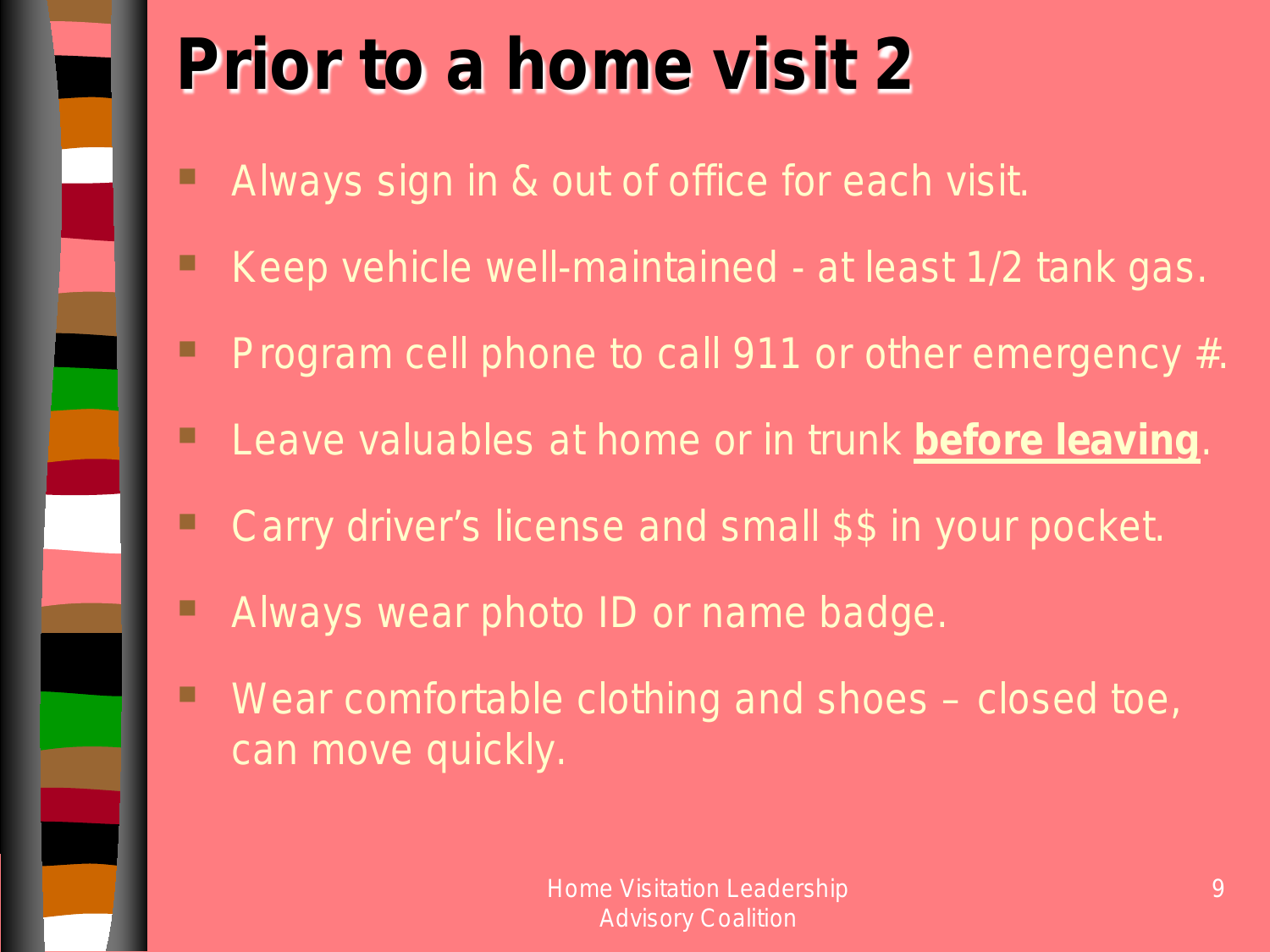# **Parking and leaving vehicle**

- Stay alert.
- **Assess safety of home and area before stopping.**
- **Park in the open and near light source.**
- **Find safest walking route.**
- **Avoid parking where car could be blocked park on** street rather than driveway and in direction to leave.
- In apt complex find family's bldg before exiting car.
- Take only items necessary for home visit.
- **Do not leave valuables visible in car.**
- **Lock car at all times.**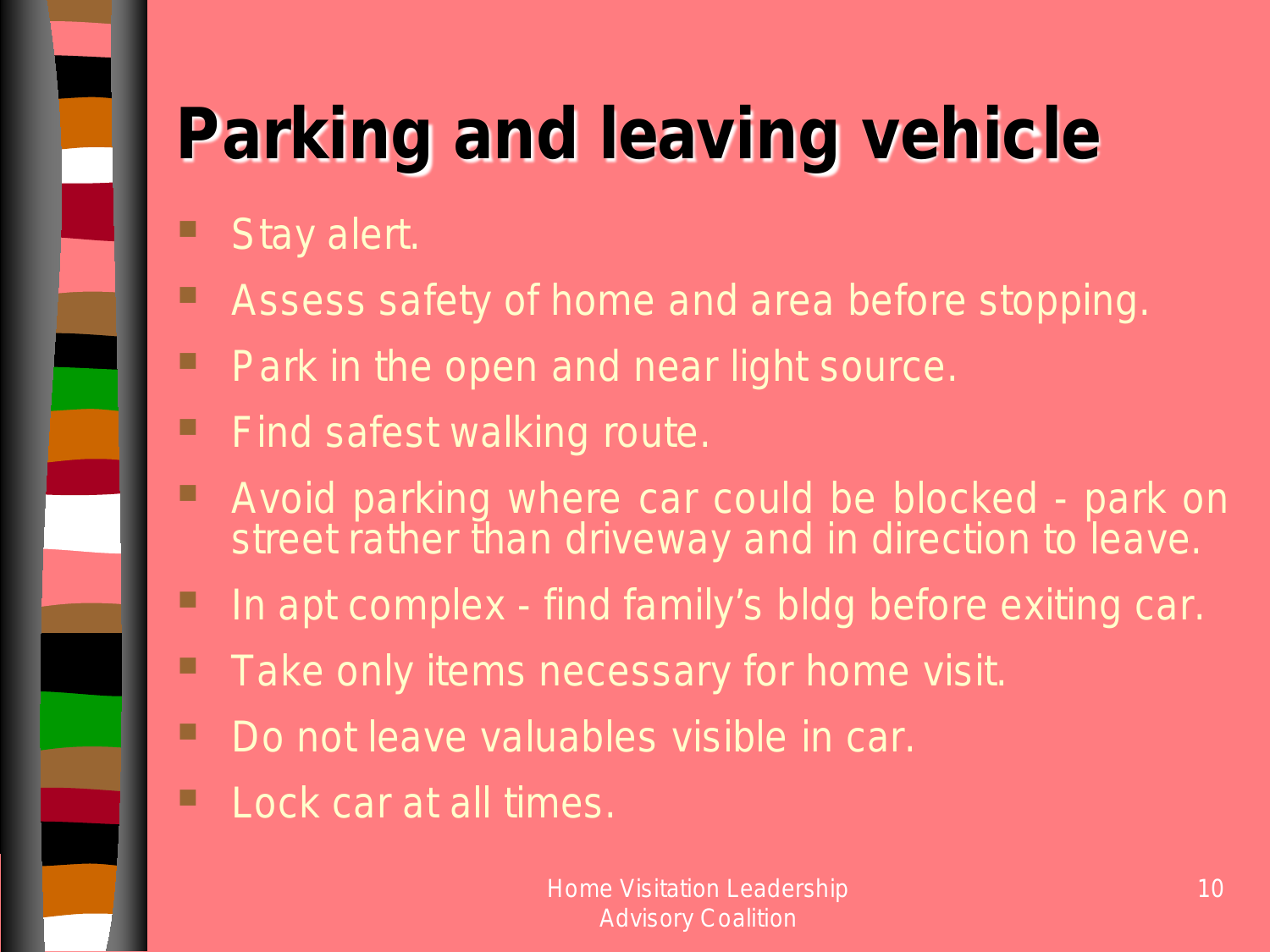

## **When approaching a home**

- If you are approached, be brief and move on. Don't be drawn into conversations.
- $\blacksquare$  If a person persists, follows you, or you believe you're in danger, **loudly** yell for help. Run to nearest place with people.
- Be aware of smells associated with substance use.
- **Look & listen for signs of someone at home assess** signs of danger involving occupants.
- Do not enter the yard/home when:
	- a. Questionable persons are present
	- b. Parent/others are intoxicated
	- c. Violence is in progress
	- d. There is no quick escape
	- e. Vicious animals are present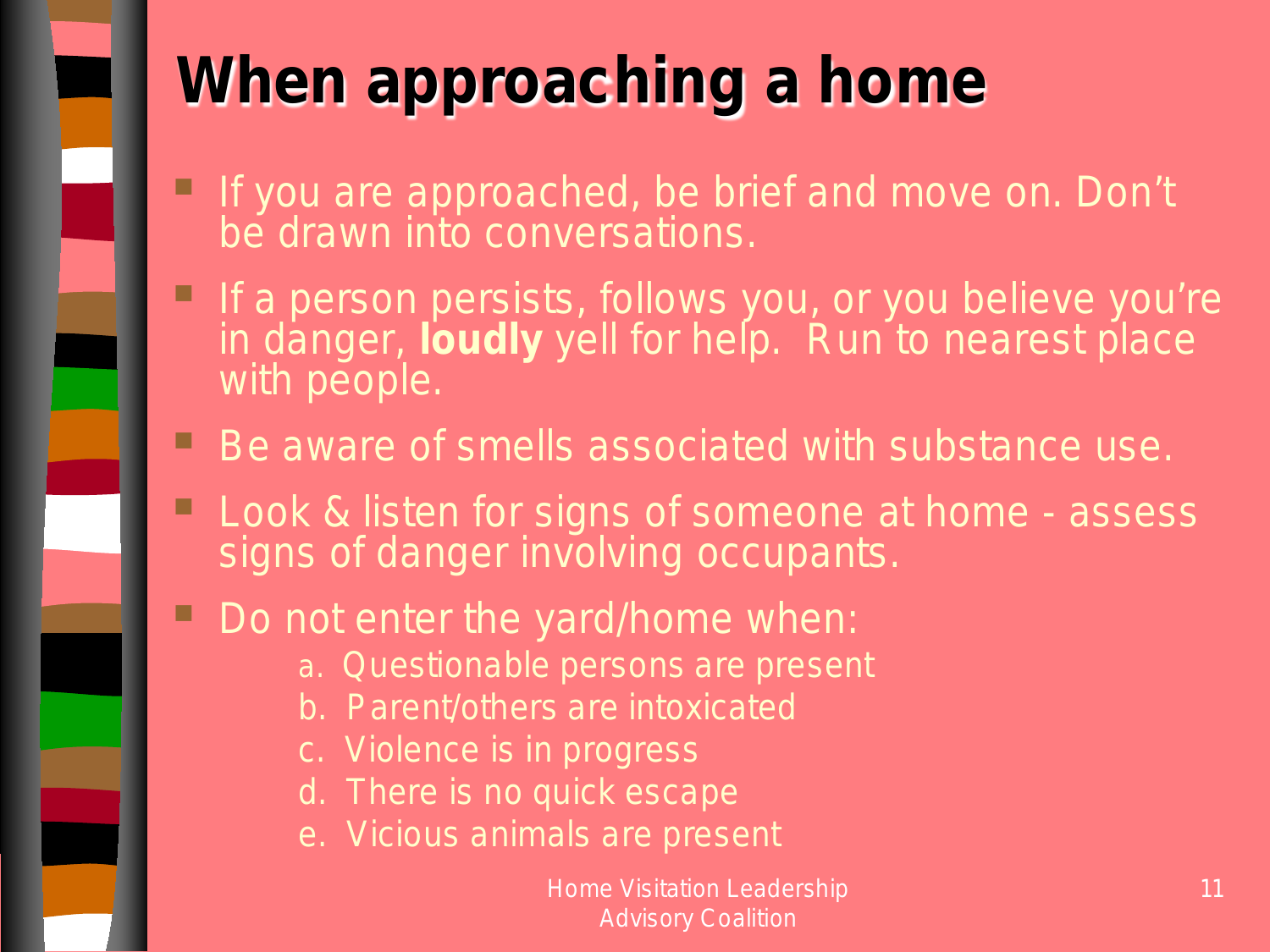

#### **When entering a home**

- Stand to side of door when knocking.
- **Do not enter home until you see your client. If not,** indicate you will call to reschedule.
- If denied entrance, do not attempt to persuade. Leave and consult supervisor.
- **When door opens, quickly observe inside to** determine any threats to safety.
- Only enter if an adult is present
- Observe adults for suspicious behavior. Leave if you feel unsafe.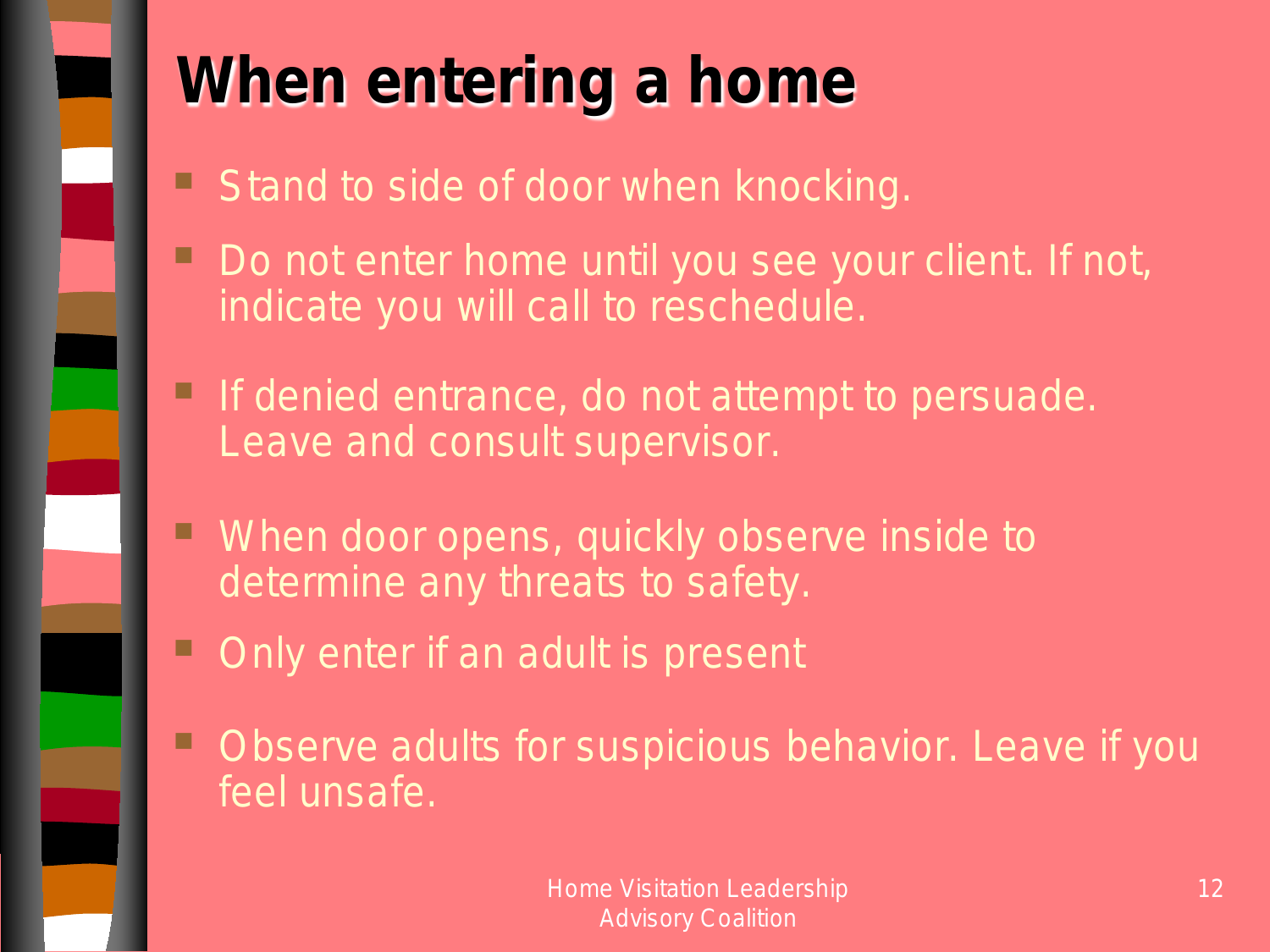

#### **When in the home**

- Stay near an exit. Remain alert and observant.
- Be aware of unusual sights/smells, drug paraphernalia, pornography, weapons.
- **Remain aware of possible other persons and inquire** about others present.
- **Proceed with permission and caution when entering** any room.
	- Do not accept food or beverages.
- When possible, sit in a hard chair rather than upholstered furniture.
- **Limit amount of personal information you share.**
- Leave immediately if you feel unsafe.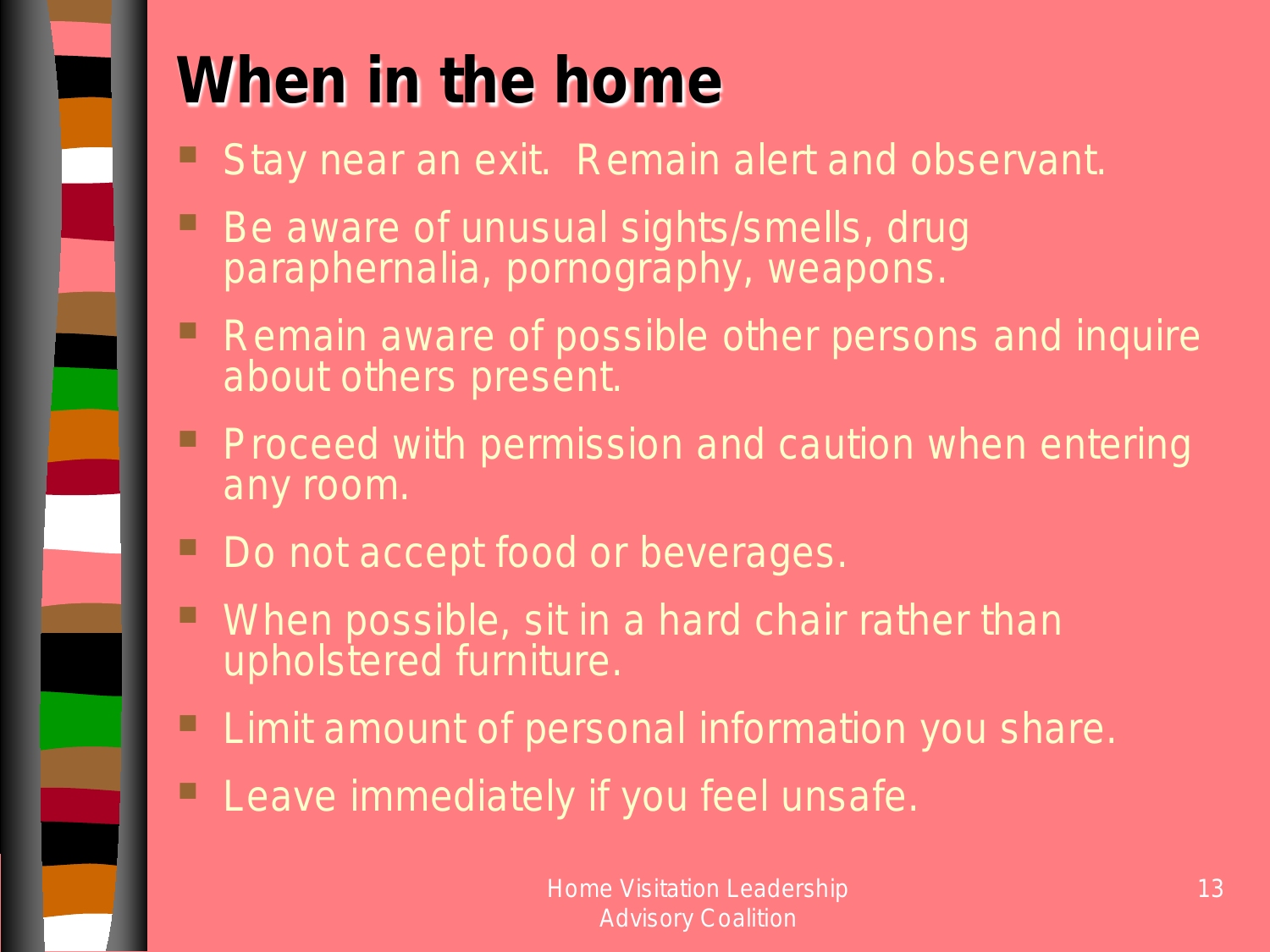

#### **When leaving the home**

- **Have car keys in hand.**
- **D** Observe your surroundings.
- Do not linger, leave immediately.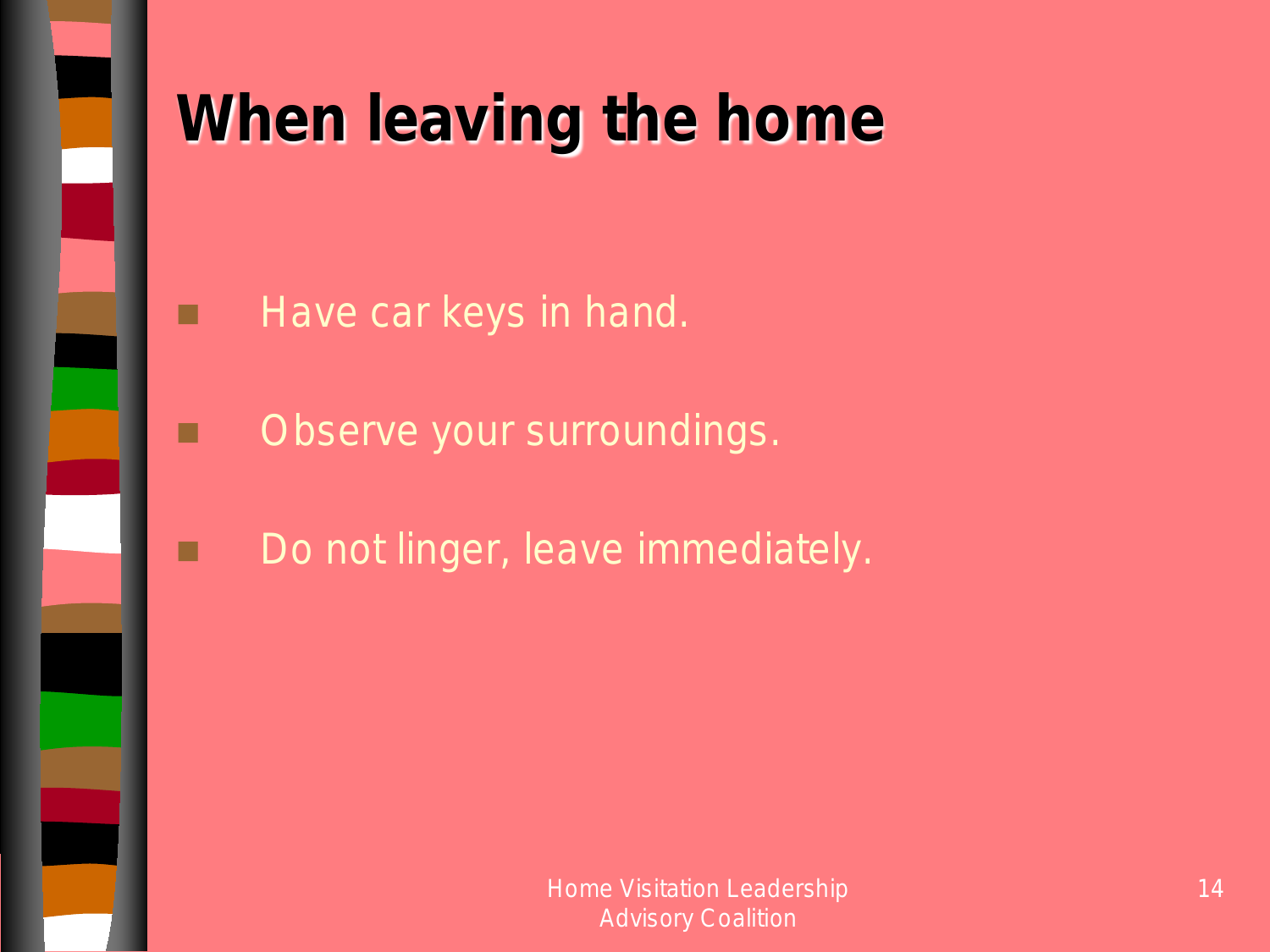

## **Useful Items to have available**

- Cell phone and charger
- $\Box$  Emergency #s and contact information
- Small amount of money & change
	- Plastic trash bags
	- Disinfectant wipes and hand cleaner
		- Latex gloves
	- First aid kit
	- Other items that you may need?